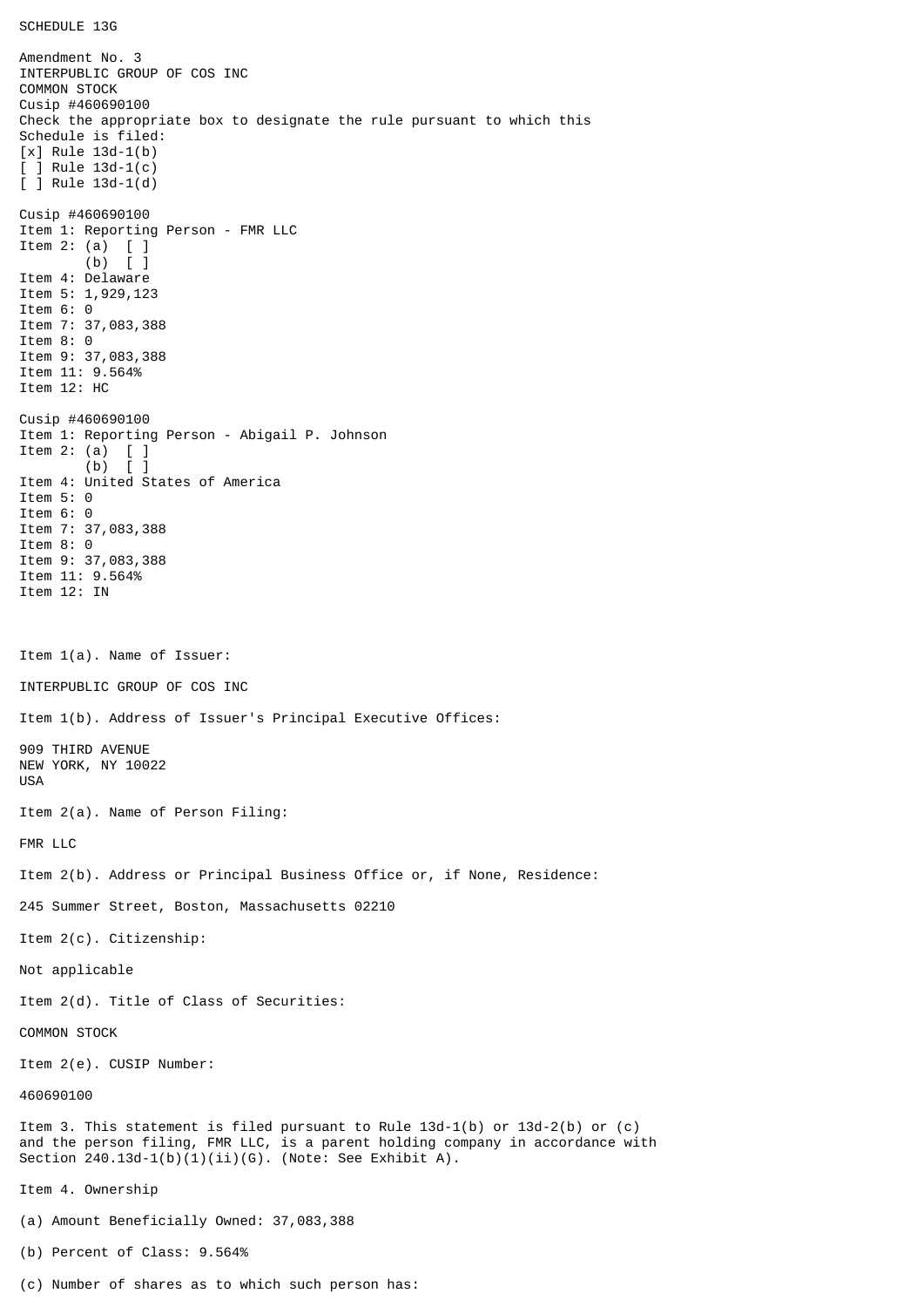- (i) sole power to vote or to direct the vote: 1,929,123
- (ii) shared power to vote or to direct the vote: 0
- (iii) sole power to dispose or to direct the disposition of: 37,083,388
- (iv) shared power to dispose or to direct the disposition of: 0

Item 5. Ownership of Five Percent or Less of a Class.

Not applicable.

Item 6. Ownership of More than Five Percent on Behalf of Another Person.

One or more other persons are known to have the right to receive or the power to direct the receipt of dividends from, or the proceeds from the sale of, the COMMON STOCK of INTERPUBLIC GROUP OF COS INC. No one other person's interest in the COMMON STOCK of INTERPUBLIC GROUP OF COS INC is more than five percent of the total outstanding COMMON STOCK.

Item 7. Identification and Classification of the Subsidiary Which Acquired the Security Being Reported on By the Parent Holding Company.

See attached Exhibit A.

Item 8. Identification and Classification of Members of the Group.

Not applicable.

Item 9. Notice of Dissolution of Group.

Not applicable.

Item 10. Certifications.

By signing below I certify that, to the best of my knowledge and belief, the securities referred to above were acquired and are held in the ordinary course of business and were not acquired and are not held for the purpose of or with the effect of changing or influencing the control of the issuer of the securities and were not acquired and are not held in connection with or as a participant in any transaction having that purpose or effect.

## Signature

After reasonable inquiry and to the best of my knowledge and belief, I certify that the information set forth in this statement is true, complete and correct.

February 6, 2020 Date

/s/ Kevin M. Meagher Signature

Kevin M. Meagher Duly authorized under Power of Attorney effective as of September 28, 2018, by and on behalf of FMR LLC and its direct and indirect subsidiaries\*

\* This power of attorney is incorporated herein by reference to Exhibit 24 to the Schedule 13G filed by FMR LLC on October 9, 2018, accession number: 0000315066-18-002414.

Exhibit A

Pursuant to the instructions in Item 7 of Schedule 13G, the following table lists the identity and Item 3 classification, if applicable, of each relevant entity that beneficially owns shares of the security class being reported on this Schedule 13G.

Entity ITEM 3 Classification

FIAM LLC IA Fidelity Institutional Asset Management Trust Company BK FIDELITY MANAGEMENT & RESEARCH COMPANY Fidelity Personal Trust Company, FSB SA FMR CO., INC \* IA